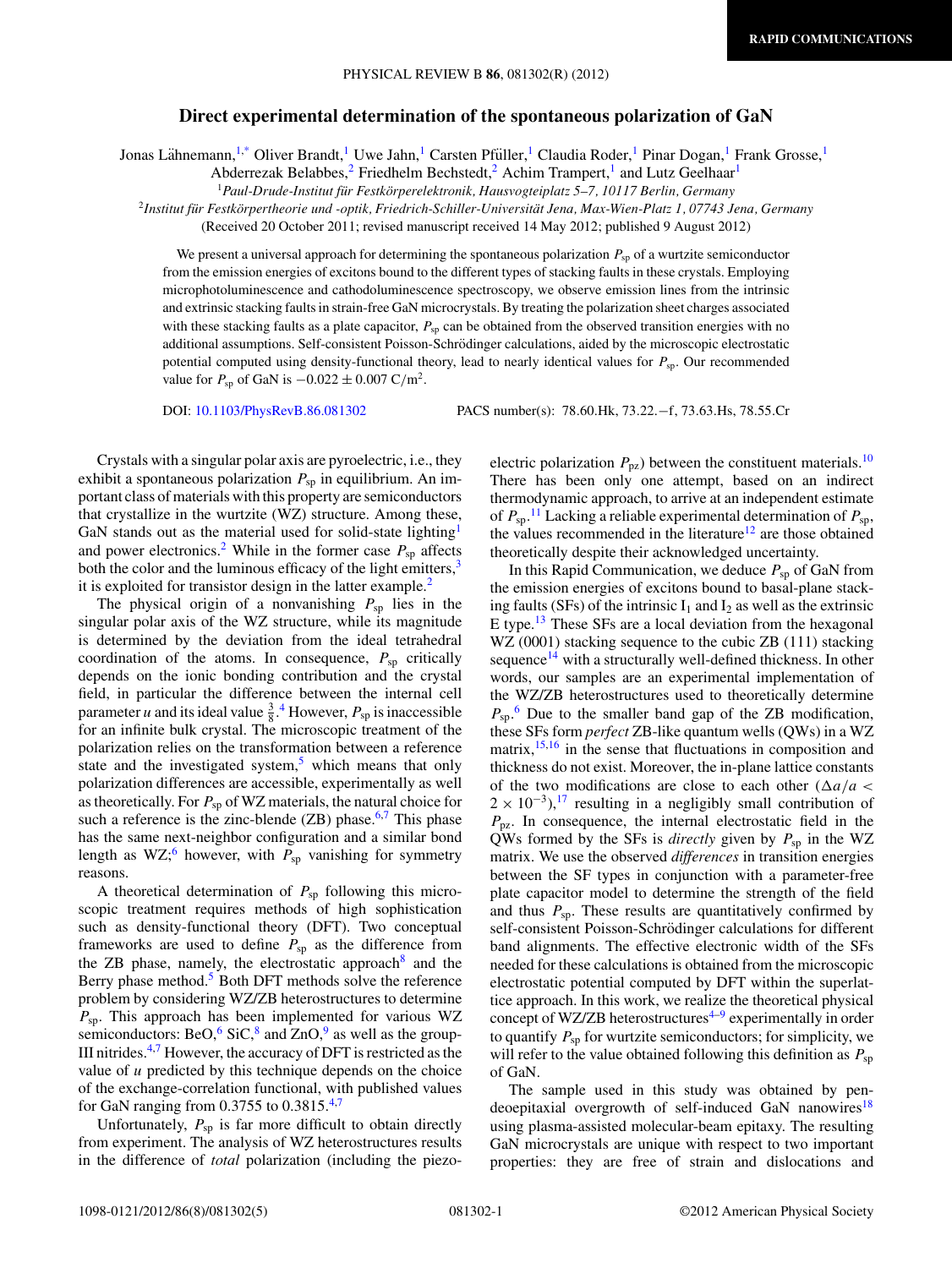<span id="page-1-0"></span>

FIG. 1. (Color) (a) *μ*PL spectrum of an individual microcrystal at low excitation density.  $(D^0, X)$  and FX are at the position of strain-free material, while individual SFs and SF bundles emerge as sharp lines right below the energies of the three SF types. The inset shows a top-view scanning electron micrograph of such microcrystals. (b), (c) False-color monochromatic CL maps superimposed on the corresponding cross-sectional scanning electron micrograph of a GaN microcrystal with the detected energies denoted in the respective colors. The CL related to SFs shows a characteristic elongation along the basal plane.

contain all three types of SFs. For the spectroscopic analysis of individual microcrystals, we employed a Gatan Mono-CL3 cathodoluminescence (CL) system and a Jobin-Yvon microphotoluminescence  $(\mu PL)$  setup. The CL system is equipped with a photomultiplier and a charge-coupled device (CCD) detector and mounted to a Zeiss Ultra55 field-emission scanning electron microscope.<sup>[19](#page-4-0)</sup> To achieve a high spatial resolution ( $\leqslant$ 50 nm), the acceleration voltage was set to 2 or 3 kV, while the spectral resolution was chosen to be in the range of 1–5 meV. For *μ*PL, we used the 325 nm line of a Kimmon He-Cd laser for excitation<sup>20</sup> focused to a spot diameter of about  $3 \mu$ m and attenuated to an intensity of 1 W cm<sup>-2</sup>. The spectral resolution was set to 1 meV. For all measurements, the samples were cooled to 10 K.

Figure  $1(a)$  presents a low-excitation  $\mu$ PL spectrum of a single GaN microcrystal detached from the film and dispersed onto a Si substrate. At high energies, emission from bound  $[(D^0,X)]$  and free (FX) excitons is observed at the positions expected for strain-free GaN. The spectrum is dominated by lower-energy lines with a high-energy onset at about 3.42, 3.35, and 3.30 eV, which is associated with emission from  $I_1$ ,  $I_2$ , and E SFs, respectively. Monochromatic CL imaging on the cross section of such a crystal, as depicted in Figs.  $1(b)$  and  $1(c)$ , shows that the near-band edge luminescence originates from



FIG. 2. (Color) High-resolution transmission electron micrographs revealing SFs of all three types and the bundling of such SFs with only thin WZ interlayers. The micrographs (a) and (b) were taken on two crystals from the same sample used for the spectroscopic analysis. Both micrographs contain  $I_1$  SFs. In addition, micrograph (a) contains the  $I_2$  and micrograph (b) the E SF. The overlaid ball-and-stick model (note that bright spots correspond to tunneling positions) illustrates the stacking sequence as also indicated explicitly for each SF type.

the upper part of the microcrystals, while the remaining lines originate from the (lower) region of lateral expansion from a single nanowire to a microcrystal. All the low-energy lines appear as stripes running along the basal plane, confirming their common origin.

Figure 2 shows high-resolution transmission electron micrographs of this transition region for two GaN microcrystals. All three types of SFs are observed in this region. The images also show that the SFs are often separated by only a few layers of WZ GaN. This "bundling" of SFs will modify the transition energy associated with a specific SF arrangement. For larger spatial separations, the electric fields within the aggregate of SFs will be redistributed such as to blueshift the transitions with respect to an isolated  $SF<sub>1</sub><sup>21</sup>$  $SF<sub>1</sub><sup>21</sup>$  $SF<sub>1</sub><sup>21</sup>$  while a small separation will lead to a coupling of the associated electronic states, resulting in a redshift of the transitions.<sup>22</sup> Hence, the random separation of SFs of different types as observed in Fig. 2 leads to a (potentially) continuous distribution of the transition energies, explaining the multiple peaks observed in Fig. 1(a). The transition energy of isolated SFs is, in contrast, well defined and is thus expected to dominate statistically.

Prior to compiling such a statistics, it is crucial to ensure that the internal electrostatic fields we are intending to monitor are not screened due to high excitation densities. The CL spectral image presented in Fig. [3](#page-2-0) shows that screening may indeed occur: the crescent-shaped features reflect that the transition energy is lowest with the electron beam far off the SFs but steadily increases with the electron beam closing in. The maximum blueshift is observed with the electron beam situated directly on the SF. The origin of this behavior is the increase in carrier density with increasing proximity of the electron beam due to diffusion and eventually direct excitation.

To rule out excitation-induced shifts in the determination of the transition energies of the isolated SFs, we thus use exclusively (i) low-excitation *μ*PL spectra such as the one depicted in Fig.  $1(a)$  and (ii) the low-energy onsets obtained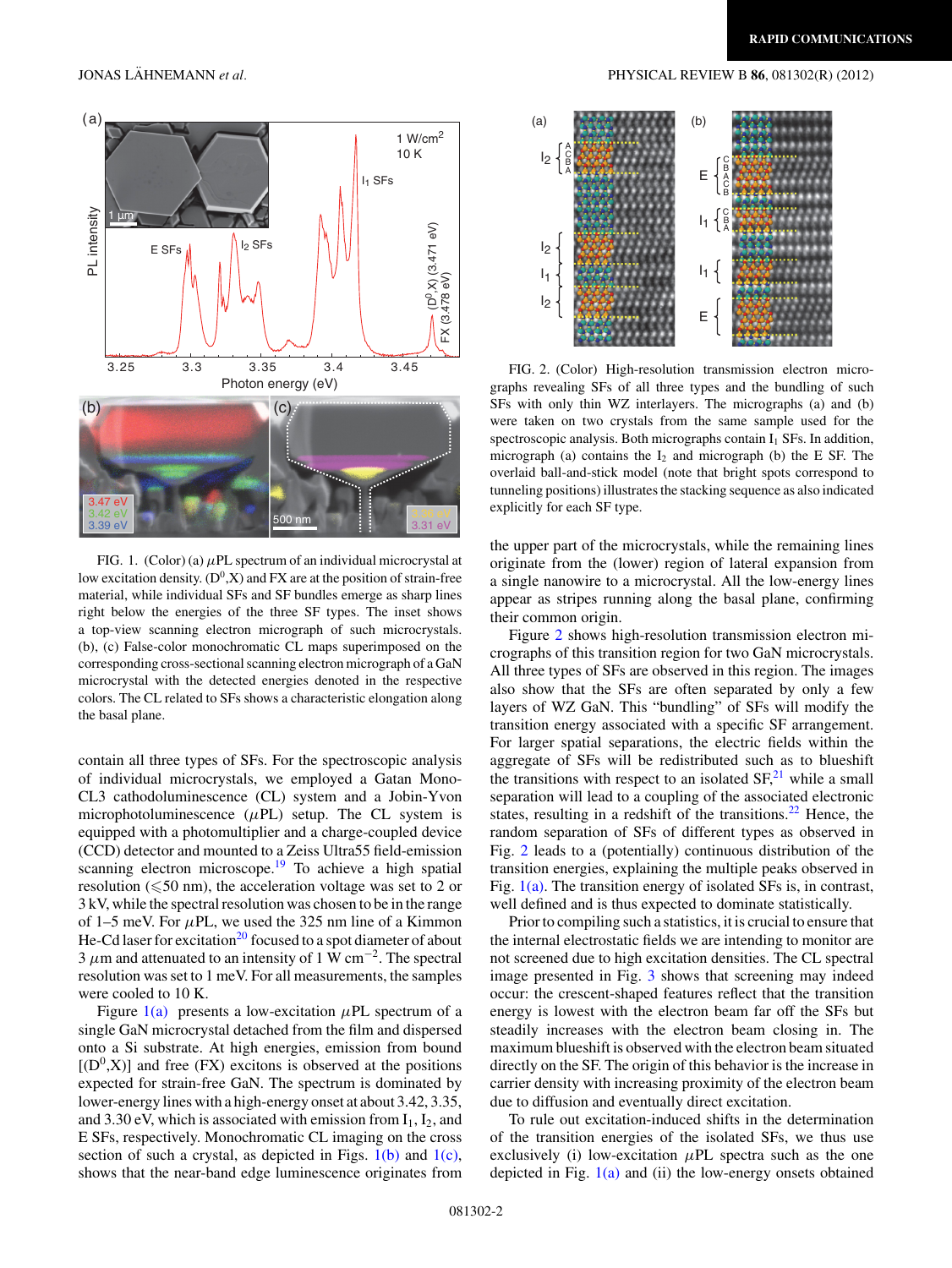<span id="page-2-0"></span>

FIG. 3. (Color) CL spectral image acquired on the cross section of a microcrystal along the arrow indicated in the scanning electron micrograph in the inset. For each position along this line, a spectrum is recorded which is displayed in the spectral image with its intensity color coded on a logarithmic scale. Note that the energy is blueshifted by  $\Delta E$  (26 meV for the marked case) due to a screening of the polarization field when the electron beam approaches the SFs.

for each of the transitions in CL spectral images. Figure 4 shows a histogram of SF-related emission energies compiled from spectra and spectral images recorded on several dozen microcrystals. The energies associated with the isolated SFs emerge in this statistical analysis of the peak energies: we observe three peaks at  $3.42 \pm 0.01$ ,  $3.35 \pm 0.01$  and  $3.29 \pm 0.015$  eV in good agreement with the high-energy peaks for the three groups of lines in Fig.  $1(a)$ .<sup>[23](#page-4-0)</sup> In order of appearance, these peaks are associated with the  $I_1$ ,  $I_2$ , and E SFs, respectively, as expected from the thickness of the SFs (ZB segments) increasing in this order. While this confirms literature reports on the emission associated with the  $I_1$  and  $I_2$  $SFs, <sup>15</sup>$  $SFs, <sup>15</sup>$  $SFs, <sup>15</sup>$  we also show that luminescence around 3.29 eV can be clearly attributed to excitons bound to E SFs. Emission over the same energy range as displayed in Fig. 4 was recently reported for faulted GaN nanowires.<sup>16</sup> The observation of emission below the band gap of bulk ZB GaN was attributed to the presence of internal electric fields, but the limited statistics did not allow for the identification of transitions from isolated SFs and thus prevented an independent estimate of *P*sp. The accurate determination of the transition energies from all three



FIG. 4. (Color online) Histogram compiled of peak energies from low-excitation *μ*PL and of the lowest (unscreened) energies in CL (excluding phonon replicas). The Gaussian fit further illustrates the energies around which the peaks assigned to the different SF types are grouped.

types of SFs (cf. Fig. 4) enables us to go further as detailed in the following.

The crucial point in our analysis is that we rely on the differences in the emission energies rather than on their absolute values. The difference in thickness between each of the SFs is a single (111) bilayer (or molecular monolayer) of ZB GaN, i.e.,  $\Delta d = 0.259$  nm. The differences in the emission energies are  $\Delta E_{\text{I}_1 \rightarrow \text{I}_2} = 70 \pm 15 \text{ meV}$  and  $\Delta E_{\text{I}_2 \rightarrow \text{E}} = 60 \pm 15 \text{ meV}$ 18 meV; thus the mean energy difference for adding a bilayer to the QW is  $\Delta E = 65 \pm 23$  meV. Now let us assume that the spontaneous polarization is sufficiently strong so that the single-particle energies (relative to the respective band) are governed by the triangular potential and thus remain basically the same for all SFs, while the change in confinement remains negligible. In this case, the polarization sheet charges at the interface between the ZB and WZ modifications essentially represent a plate capacitor, for which the addition of a slab of dielectric of the width  $\Delta d$  results in the potential difference  $\Delta V = \Delta E$ . From these elementary considerations, we can directly calculate the polarization sheet charge density

$$
\sigma = |P_{\rm sp}| = \frac{\Delta V \varepsilon \varepsilon_0}{\Delta d} = 0.021 \pm 0.007 \,\mathrm{C/m^2},\qquad(1)
$$

where  $\varepsilon = 9.5$  is the static dielectric constant for GaN and  $\varepsilon_0$ is the permittivity of free space. Note that the corresponding electric field within the SF amounts to 2.5 MV*/*cm.

The same argument also applies to the microscopic electrostatic potential calculated in the present work and depicted in Fig.  $5(a)$  for the E SF (for details, see Ref. [24\)](#page-4-0). Tracing the triangular envelope of the potential in one supercell [cf. Fig. [5\(a\)\]](#page-3-0), we estimate an energy difference  $\Delta V = 0.21$  eV for a thickness of  $d_{\text{ESF}} = 0.96$  nm or 3.7 bilayers. Using Eq. (1) this yields a value of  $P_{\rm sp} = -0.018 \text{ C/m}^2$ . The difference of this value compared to an earlier computation $4$  is due to the use of the projector-augmented wave method in the present work, leading to a more accurate description of the electron density near the cores.

To confirm the validity of the assumption inherent in the plate capacitor model used above, we performed self-consistent Poisson-Schrödinger calculations<sup>[25](#page-4-0)</sup> for the QWs formed by the  $I_1$ ,  $I_2$  and E SFs. We set the effective electronic thickness of the E SF to 3.7 bilayers as motivated from the DFT results displayed in Fig.  $5(a)$ . The thicknesses of the I<sub>2</sub> and I<sub>1</sub> SFs were then taken to be 2.7 and 1.7 bilayers, respectively, in accordance with their differences in structural thickness. In order to examine the extent to which the transition energy depends on the respective band offsets, we considered the two extremes suggested in the literature, namely,  $\Delta E_C = 0.27 \text{ eV}$ (Ref. [13\)](#page-4-0) and  $\Delta E_C = 0.15$  eV (Ref. [24\)](#page-4-0), resulting in a type-II and a type-I band alignment, respectively. Standard values for the band gaps (containing a correction for the excitonic nature of the transition) $^{26}$  $^{26}$  $^{26}$  and effective masses were assumed. The residual donor density in our samples was set to  $N_d = 5 \times 10^{16}$  cm<sup>-3.[27](#page-4-0)</sup> Figure [5\(b\)](#page-3-0) shows an example of the band profile, the ground states, and the resulting transition energy for the E SF assuming a type-I band alignment.<sup>28</sup>

Next, we varied  $P_{\rm sp}$  across the range of values found in the literature (see Table [I\)](#page-3-0) for both band alignments. The resulting transition energies for all three SF types are shown in Fig. [5\(c\).](#page-3-0) Evidently, the limiting values either under- or overestimate the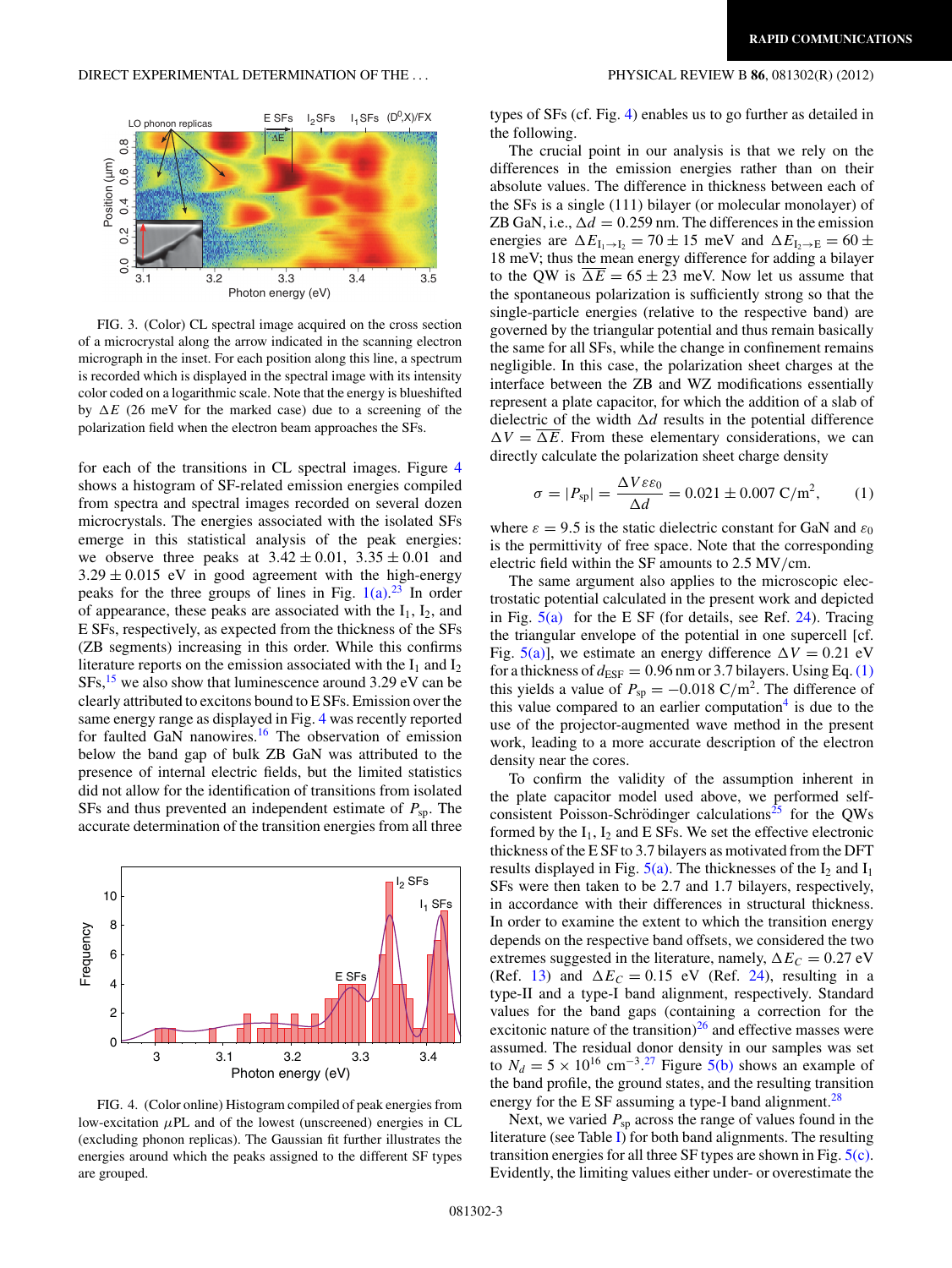

FIG. 5. (Color online) (a) Microscopic electrostatic potential  $V_{\text{es}}$ for the E SF calculated by DFT. From the envelope of the potential, we estimate the thickness (3.7 bilayers) and  $\Delta V = 0.21$  eV resulting from the polarization field. (b) Band profile for the E SF from a selfconsistent Poisson-Schrödinger calculation for a type-I band alignment. The horizontal lines denote the single-particle energy levels, the arrow the resulting transition. (c) Transition energies for all three SF types from the Poisson-Schrödinger calculations with varied  $P_{\text{sp}}$  and for two different conduction band offsets  $\Delta E_C$  corresponding to a type-I and a type-II alignment. The vertical lines denote the values of *P*sp for which the spectroscopically observed *differences* in the transition energy between the SF types are reproduced best; the *absolute* emission energies from experiment (including error bars) are shaded in gray for comparison.

differences in transition energies. The observed  $\Delta E = 65 \pm 200$ 23 meV is best reproduced for  $P_{sp} = -0.023 \pm 0.007$  C/m<sup>2</sup>

## <span id="page-3-0"></span>JONAS LÄHNEMANN et al. **PHYSICAL REVIEW B 86**, 081302(R) (2012)

TABLE I. Values for the spontaneous polarization  $P_{sp}$  derived from theory and experiment. EM stands for effective mass and denotes the self-consistent Poisson-Schrödinger calculations.

| Method                       | $P_{\rm sp}$ (C/m <sup>2</sup> ) |
|------------------------------|----------------------------------|
| DFT (Refs. $7$ and $24$ )    | $-0.014 \text{ to } -0.034$      |
| Bond-orbital model (Ref. 29) | $-0.029$                         |
| Thermodynamics (Ref. 11)     | $-0.022$                         |
| This work (DFT for E SF)     | $-0.018$                         |
| This work (plate capacitor)  | $-0.021 \pm 0.007$               |
| This work (EM, type I)       | $-0.023 \pm 0.007$               |
| This work (EM, type II)      | $-0.022 \pm 0.007$               |

in the case of a type-I band alignment and for  $P_{\rm sp} = -0.022 \pm 1$ 0*.*007 C*/*m2 in the case of a type-II band alignment. The fact that both band alignments result in essentially the same value for  $P_{\text{sp}}$  signify that the assumption made in our initial analysis is valid: the influence of confinement is indeed small compared to that of the electric fields, and the SFs essentially behave as plate capacitors.

All values for  $P_{\text{sp}}$  obtained in this work and available in the literature are summarized in Table I. Considering the uncertainty of the former, we recommend  $P_{\rm sp} = -0.022 \pm$ 0*.*007 C*/*m2. This value agrees exactly (probably fortuitously) with the only other experimental estimation of  $P_{sp}$  as reported in Ref. [11](#page-4-0) and is also in fair agreement with that directly computed for the E SF in the present work (cf. Table I).

We have demonstrated that the spectroscopic fingerprint of SFs in GaN allows the determination of the strength of the spontaneous polarization in an inherently parameter-free way. This approach may also be used to determine the spontaneous polarization for other important wurtzite materials such as SiC and ZnO.

We would like to thank Steven C. Erwin (Naval Research Laboratory), Holger T. Grahn, and Henning Riechert for a critical reading of the manuscript. This investigation was partially supported by the German BMBF project GANONSI (Contract No. 13N10255).

\* laehnemann@pdi-berlin.de

- 2O. Ambacher, J. Smart, J. R. Shealy, N. G. Weimann, K. Chu, M. Murphy, W. J. Schaff, L. F. Eastman, R. Dimitrov, L. Wittmer, M. Stutzmann, W. Rieger, and J. Hilsenbeck, [J. Appl. Phys.](http://dx.doi.org/10.1063/1.369664) **85**, [3222 \(1999\).](http://dx.doi.org/10.1063/1.369664)
- 3T. Deguchi, K. Sekiguchi, A. Nakamura, T. Sota, R. Matsuo, S. Chichibu, and S. Nakamura, [Jpn. J. Appl. Phys., Part 2](http://dx.doi.org/10.1143/JJAP.38.L914) **38**, [L914 \(1999\);](http://dx.doi.org/10.1143/JJAP.38.L914) P. Waltereit, O. Brandt, A. Trampert, H. T. Grahn, J. Menniger, M. Ramsteiner, M. Reiche, and K. H. Ploog, [Nature](http://dx.doi.org/10.1038/35022529) (London) **406**[, 865 \(2000\).](http://dx.doi.org/10.1038/35022529)
- <sup>4</sup>F. Bechstedt, U. Grossner, and J. Furthmüller, *[Phys. Rev. B](http://dx.doi.org/10.1103/PhysRevB.62.8003)* 62, [8003 \(2000\).](http://dx.doi.org/10.1103/PhysRevB.62.8003)
- 5R. Resta, [Rev. Mod. Phys.](http://dx.doi.org/10.1103/RevModPhys.66.899) **66**, 899 (1994); R. Resta and D. Vanderbilt, in *Physics of Ferroelectrics*, Vol. 105 (Springer, Berlin/Heidelberg, 2007), pp. 31–68.
- <sup>6</sup>M. Posternak, A. Baldereschi, A. Catellani, and R. Resta, *[Phys.](http://dx.doi.org/10.1103/PhysRevLett.64.1777)* Rev. Lett. **64**[, 1777 \(1990\);](http://dx.doi.org/10.1103/PhysRevLett.64.1777) A. K. Tagantsev, *ibid.* **69**[, 389 \(1992\);](http://dx.doi.org/10.1103/PhysRevLett.69.389) A. Baldereschi, M. Posternak, and R. Resta, *ibid.* **69**[, 390 \(1992\).](http://dx.doi.org/10.1103/PhysRevLett.69.390)
- 7F. Bernardini, V. Fiorentini, and D. Vanderbilt, [Phys. Rev. B](http://dx.doi.org/10.1103/PhysRevB.56.R10024) **56**, [R10024 \(1997\);](http://dx.doi.org/10.1103/PhysRevB.56.R10024) **63**[, 193201 \(2001\).](http://dx.doi.org/10.1103/PhysRevB.63.193201)
- 8A. Qteish, V. Heine, and R. J. Needs, Phys. Rev. B **45**[, 6534 \(1992\).](http://dx.doi.org/10.1103/PhysRevB.45.6534)
- <sup>9</sup>A. Dal Corso, M. Posternak, R. Resta, and A. Baldereschi, *[Phys.](http://dx.doi.org/10.1103/PhysRevB.50.10715)* Rev. B **50**[, 10715 \(1994\).](http://dx.doi.org/10.1103/PhysRevB.50.10715)
- 10N. Suzuki and N. Iizuka, [Jpn. J. Appl. Phys., Part 2](http://dx.doi.org/10.1143/JJAP.38.L363) **38**, [L363 \(1999\);](http://dx.doi.org/10.1143/JJAP.38.L363) M. Leroux, N. Grandjean, J. Massies, B. Gil,

<sup>1</sup>O. Brandt and K. H. Ploog, Nat. Mater. **5**[, 769 \(2006\).](http://dx.doi.org/10.1038/nmat1728)